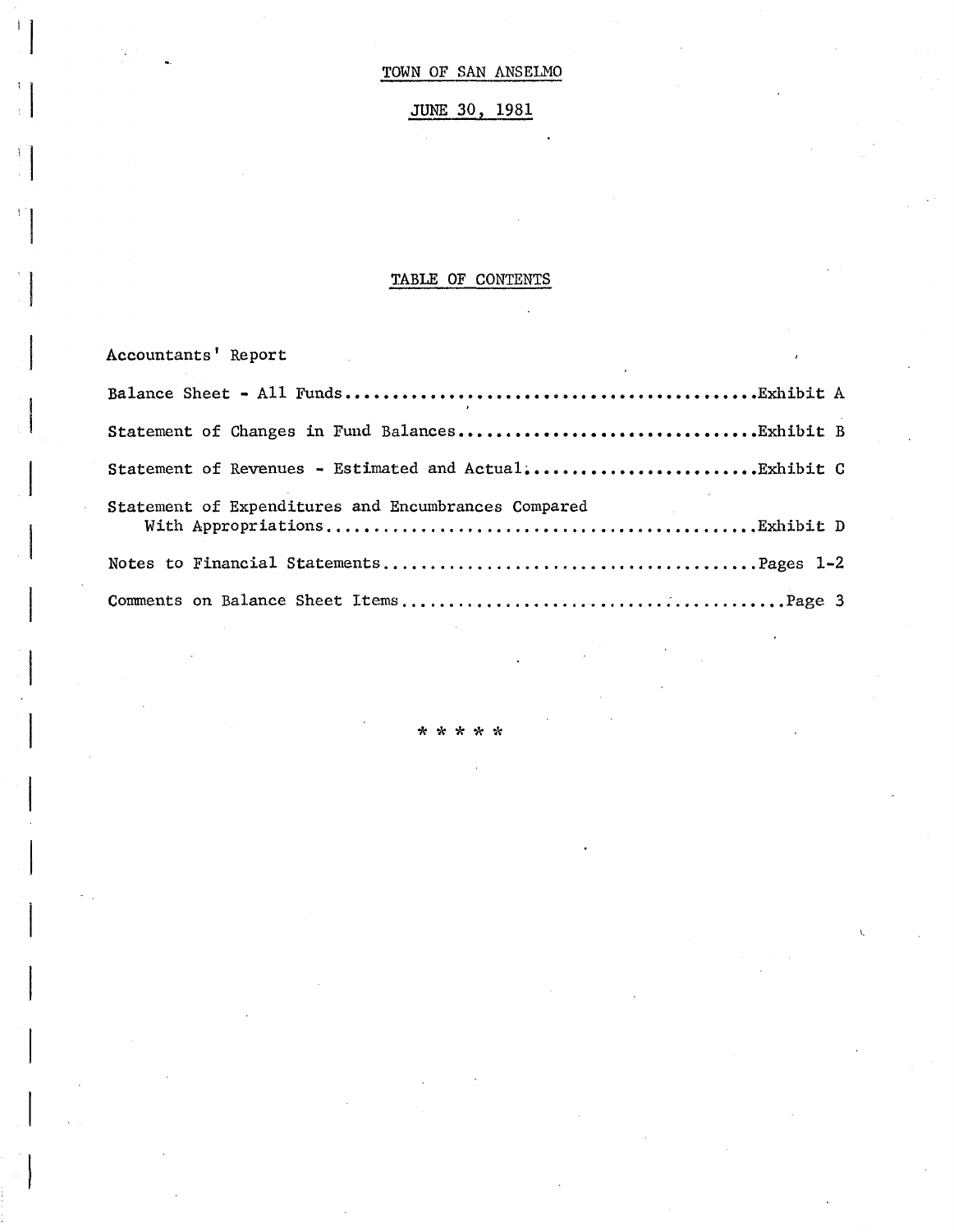JOHN F. JOYCE ARTHUR F. ROBIN ERIC L. HEDEN FRED E. LUNDBERG E. EUGENE DENKO DUANE L. FRISBIE

# LINDQUIST, VON HUSEN AND JOYCE

CERTIFIED PUBLIC ACCOUNTANTS 120 MONTGOMER¥ STREET SAN FRANCISCO, CALIFORNIA 94104 415-433-0200

The Honorable Councilmembers of the Town of San Anselmo

We have examined the balance sheets of the several funds of the Town of San Anselmo as of June 30, 1981 and the related statements of revenues, of expenditures and of changes in fund balances for the year then ended. Our examination was made in accordance with generally accepted auditing standards and accordingly included such tests of the accounting records and such other auditing procedures as we considered necessary in the circumstances.

In our opinicn, the aforementioned statements present fairly the financial position of the several funds of the Town of San Anselmo at June 30, 1981 and the results of its operations and changes in fund balances for the year then ended, in conformity with generally accepted accounting principles applied on a basis consistent with that of the preceding year.

elquiet

October 2, 1981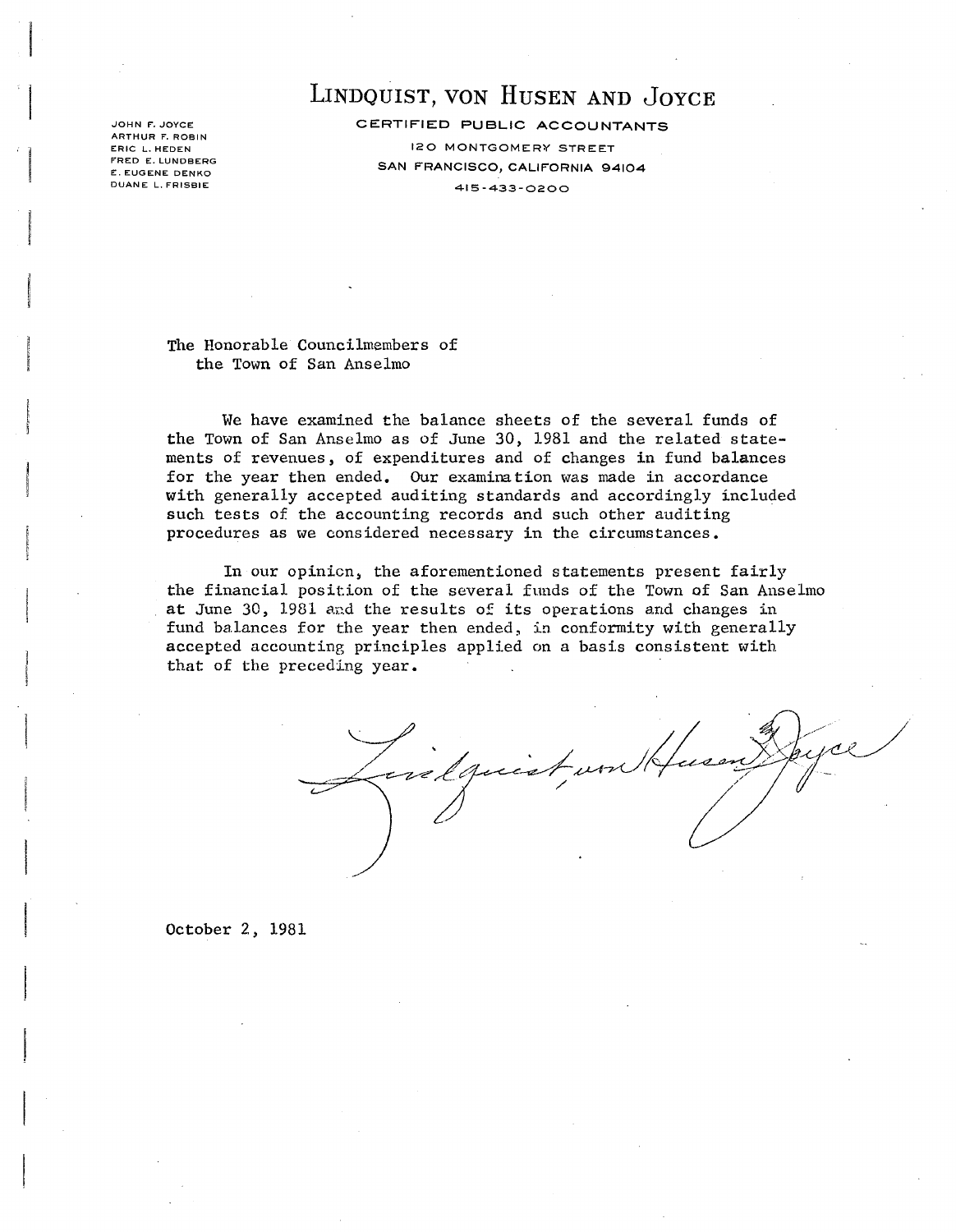""'''=\_"'Mti.".".... \_-\_\_\_ ~\_. \_\_\_ =~=' """~-~ \_\_ .~-»===~

## BALANCE SHEET - ALL FUNDS

### JUNE 30, 1981

|                                                                               | Total                             | General<br>Fund                        | Gas Tax<br>Fund | Federal<br>Revenue<br>Sharing Fund | Equipment<br>Replacement<br>Fund | Self<br>Insurance<br>Fund | Capital<br>Improvement<br>Fund | Building<br>Renovation<br>Fund | Traffic<br>Service<br>Fund | Salary<br>Augmentation<br>Fund | General<br>Fixed<br>Assets |
|-------------------------------------------------------------------------------|-----------------------------------|----------------------------------------|-----------------|------------------------------------|----------------------------------|---------------------------|--------------------------------|--------------------------------|----------------------------|--------------------------------|----------------------------|
| ASSETS:                                                                       |                                   |                                        |                 |                                    |                                  |                           |                                |                                |                            |                                |                            |
| Cash<br>Accrued revenue<br>Accounts receivable<br>Project assessment receiva- | 797,410<br>Ŝ.<br>169,380<br>2,633 | $350,950$ \$<br>S.<br>143,826<br>2,633 | 64,008<br>4,603 | \$107,345<br>20,951                | 11,536<br>s                      | 84,445<br>Ŝ.              | 53,599<br>s                    | 10,027<br>-\$                  | 29,000<br>-S               | 86,500<br>ŝ.                   |                            |
| ble - Laurel Avenue<br>General fixed assets                                   | 18,670<br>3,777,249               | 18,670                                 |                 |                                    |                                  |                           |                                |                                |                            |                                | \$3,777,249                |
| TOTAL                                                                         | \$4,765,342                       | \$516,079                              | 68,611<br>- S   | \$128,296                          | 11,536                           | 84,445<br>-S              | 53,599<br>s                    | 10,027<br>ŝ                    | 29,000<br>-S               | 86,500<br>s                    | \$3,777,249                |
| LIABILITIES, RESERVES AND<br>FUND BALANCES:                                   |                                   |                                        |                 |                                    |                                  |                           |                                |                                |                            |                                |                            |
| Accounts payable<br>Retirement and payroll                                    | 54,415<br>\$                      | 54,415<br>s.                           |                 |                                    |                                  |                           |                                |                                |                            |                                |                            |
| taxes<br>Reserve for encumbrances -                                           | 3,636                             | 3,636                                  |                 |                                    |                                  |                           |                                |                                |                            |                                |                            |
| $1978 - 1979$                                                                 | 2,800                             | 2,800                                  |                 |                                    |                                  |                           |                                |                                |                            |                                |                            |
| Reserve for encumbrances -<br>1979 - 1980<br>Reserve for encumbrances -       | 4,922                             | 4,922                                  |                 |                                    |                                  |                           |                                |                                |                            |                                |                            |
| 1980 - 1981                                                                   | 41,120                            | 41,120                                 |                 |                                    |                                  |                           |                                |                                |                            |                                |                            |
| Deposit trust funds                                                           | 8,734                             | 8,734                                  |                 |                                    |                                  |                           |                                |                                |                            |                                |                            |
| Reserve for receivables                                                       | 2,633                             | 2,633                                  |                 |                                    |                                  |                           |                                |                                |                            |                                |                            |
| Reserve for imprest funds                                                     | 429                               | 429                                    |                 |                                    |                                  |                           |                                |                                |                            |                                |                            |
| Investment in fixed assets<br>Fund balances                                   | 3,777,249<br>869,404              | 397,390                                | 68,611          | 128,296                            | 11,536                           | 84,445                    | 53,599                         | 10,027                         | 29,000                     | 86,500                         | \$3,777,249                |
| TOTAL                                                                         | \$4,765,342                       | 516,079                                | 68,611<br>- S   | 128,296                            | 11,536                           | 84,445                    | 53,599                         | 10,027                         | 29,000                     | 86,500                         | \$3,777,249                |

The accompanying notes are an integral part of these financial statements.

EXHIBIT A

 $\mathbf{r}$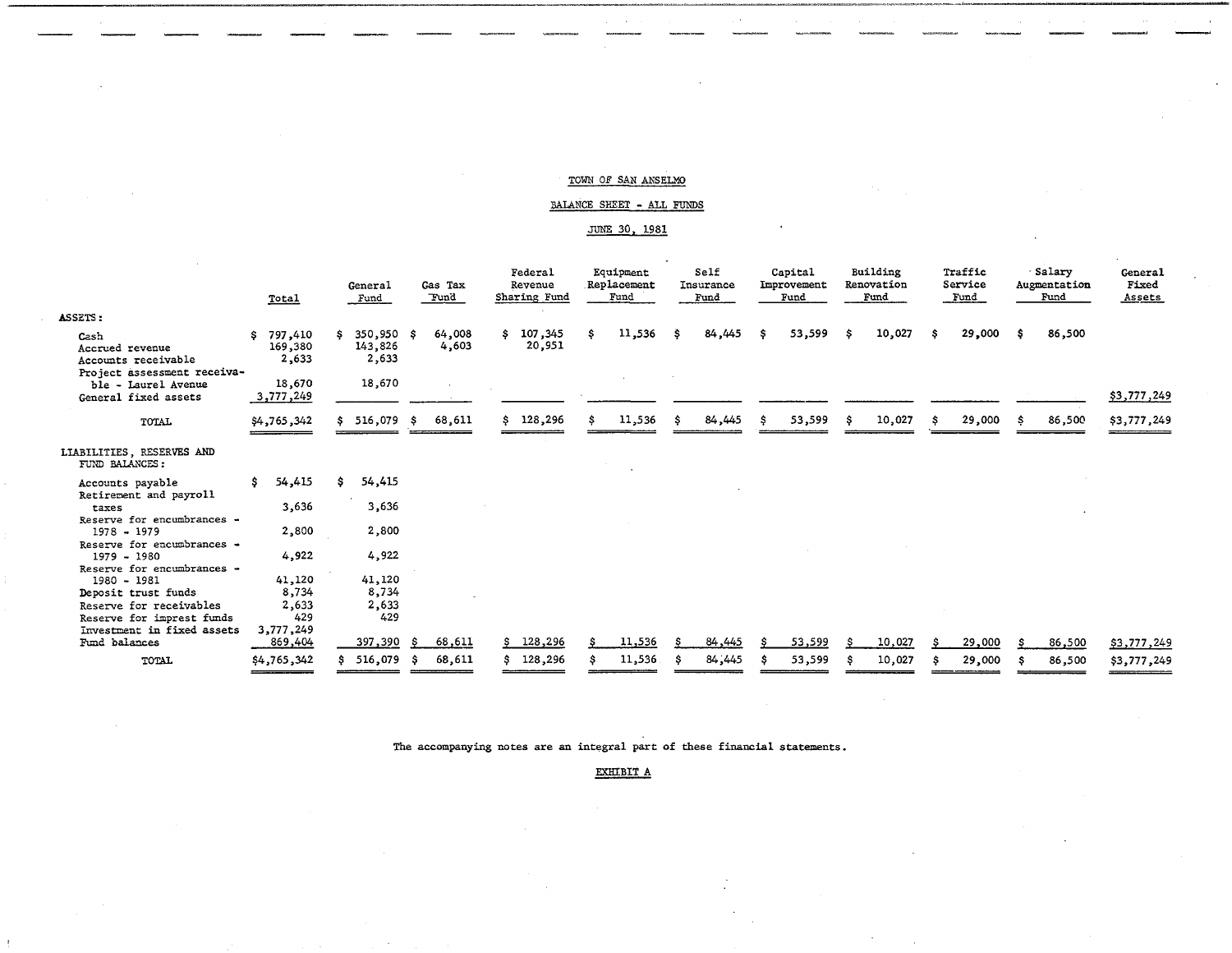# STATEMENT OF CHANGES IN FUND BALANCE

# YEAR ENDED JUNE 30, 1981

|                                                                                                    | Total                                                           | General<br>Fund                                                 | Gas Tax<br>Fund   | <b>Federal</b><br>Revenue<br>Sharing<br>Fund | Federal<br>Antirecession<br>Assistance<br>Fund | Equipment<br>Replacement<br>Fund | Self<br>Insurance<br>Fund | Capital<br>Improvement<br>Fund | Building<br>Renovation<br>Fund | Traffic<br>Service<br>Fund | Salary<br>Augmentation<br>Fund |
|----------------------------------------------------------------------------------------------------|-----------------------------------------------------------------|-----------------------------------------------------------------|-------------------|----------------------------------------------|------------------------------------------------|----------------------------------|---------------------------|--------------------------------|--------------------------------|----------------------------|--------------------------------|
| BALANCES, July 1, 1980                                                                             | \$745,627                                                       | 438,178<br>S.                                                   | 120,922<br>s.     | 108,694<br>S.                                | 1,064<br>\$.                                   |                                  | 49,809                    | 25,000                         | 1,960<br>\$.                   |                            |                                |
| REVENUE (Note 1):                                                                                  |                                                                 |                                                                 |                   |                                              |                                                |                                  |                           |                                |                                |                            |                                |
| Taxes<br>Licenses and permits<br>Fines, forfeitures and penalties<br>Revenue from use of money and | 1,568,048<br>114,810<br>159,094                                 | 1,568,048<br>114,810<br>159,094                                 |                   |                                              |                                                |                                  |                           |                                |                                |                            |                                |
| property<br>Revenue from other agencies<br>Charges for current services<br>Other revenue           | 137,309<br>763,006<br>372,293<br>65,880                         | 89,497<br>562,344<br>372,293<br>65,880                          | 13,444<br>115,274 | 18.512<br>85,388                             |                                                | 1,737<br>\$.                     | $8,752$ \$<br>s           | 5,367                          |                                |                            |                                |
| TOTAL REVENUE                                                                                      | 3,180,440                                                       | 2,931,966                                                       | 128,718           | 103,900                                      |                                                | 1,737                            | 8,752                     | 5,367                          |                                |                            |                                |
| Fund transfers - net                                                                               |                                                                 | 103,151                                                         | (181, 029)        | (84, 298)                                    | (1,064)                                        | 16,441                           |                           | 23,232                         | 8,067                          | -S<br>29,000               | -S<br>86,500                   |
| Reserve for self insurance:<br>Transfer to Self-insurance fund                                     |                                                                 | (30,000)                                                        |                   |                                              |                                                |                                  | 30,000                    |                                |                                |                            |                                |
| Reserve for contingencies:<br>From general fund<br>Appropriated for expenditure<br>To general fund | (104, 720)<br>83,168<br>21,552                                  | (104, 720)<br>83,168<br>21,552                                  |                   |                                              |                                                |                                  |                           |                                |                                |                            |                                |
| TOTAL AVAILABLE                                                                                    | 3,926,067                                                       | 3,443,295                                                       | 68,611            | 128,296                                      |                                                | 18,178                           | 88,561                    | 53,599                         | 10,027                         | 29,000                     | 86,500                         |
| EXPENDITURES AND ENCUMBERANCES:                                                                    |                                                                 |                                                                 |                   |                                              |                                                |                                  |                           |                                |                                |                            |                                |
| General government<br>Public safety<br>Public works<br>Planning<br>Library<br>Parks and recreation | 539,605<br>1,583,346<br>416,863<br>27,621<br>138,648<br>350,580 | 539,128<br>1,579,707<br>410,221<br>27,621<br>138,648<br>350,580 |                   |                                              |                                                | 6,642                            | 477<br>3,639              |                                |                                |                            |                                |
|                                                                                                    | 3,056,663                                                       | 3,045,905                                                       |                   |                                              |                                                | 6,624                            | 4,116                     |                                |                                |                            |                                |
| BALANCES, JUNE 30, 1981                                                                            |                                                                 | \$869,404\$397,390\$                                            |                   | 68,611 \$ 128,296                            |                                                | 11,536<br>s                      | 84,445<br>s               | 53,599<br>s                    | 10,027<br>s                    | 29,000<br>-S               | 86,500<br>s                    |

The accompanying notes are an integral part of these financial statements.

EXHIBIT B

~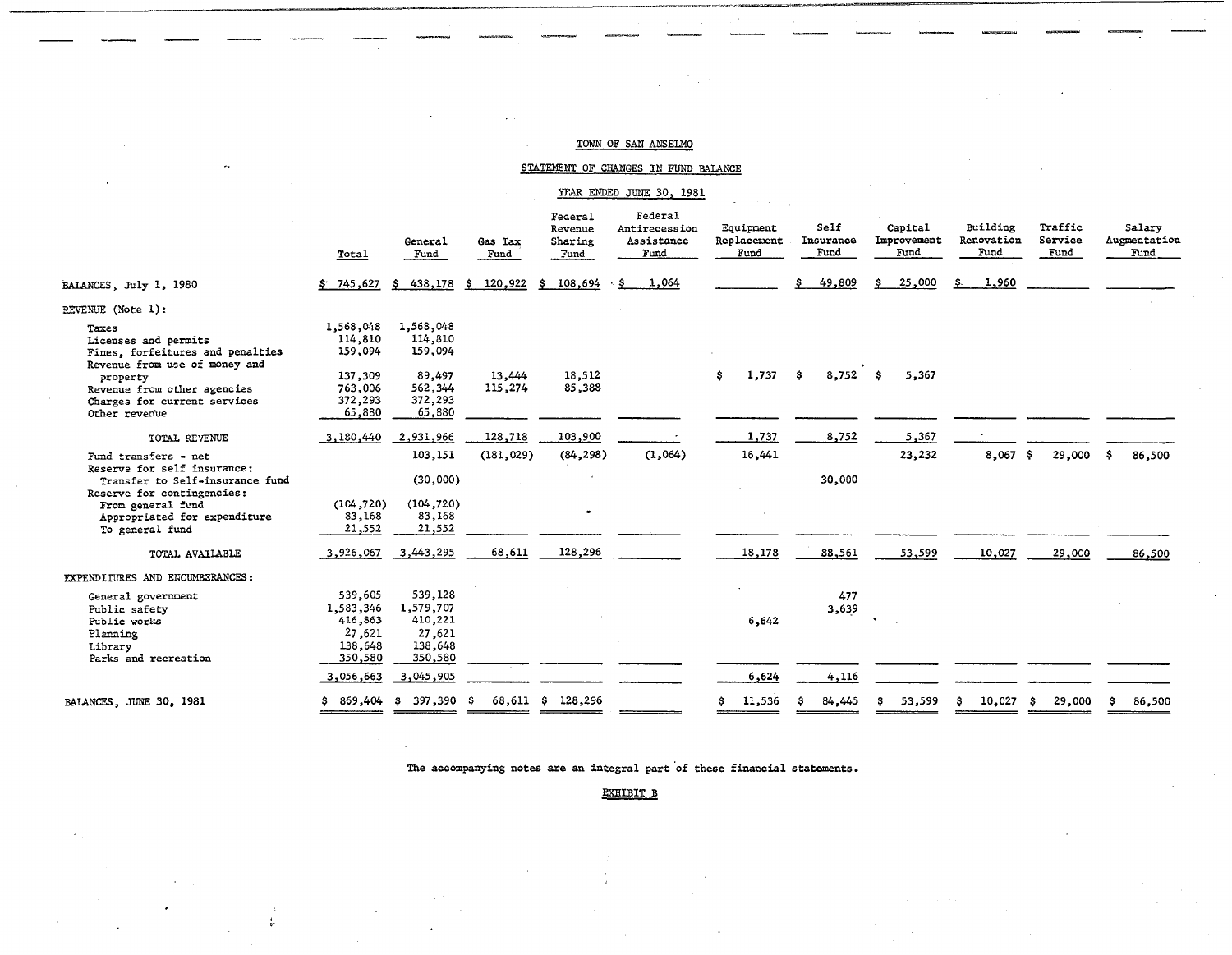# STATEMENT OF REVENUE - ESTIMATED AND ACTUAL

# YEAR ENDED JUNE 30, 1981

|                                   | Estimated    | Actual       | Over (Under)<br>Estimated |
|-----------------------------------|--------------|--------------|---------------------------|
| TAXES:                            |              |              |                           |
| Property taxes:                   |              |              |                           |
| Current                           | 826,000<br>Ş | 920,317<br>s | 94,317<br>Ş.              |
| Prior years                       | 42,000       | 55,692       | 13,692                    |
| Sales and use taxes               | 538,000      | 500,848      | (37, 152)                 |
| Franchises                        | 68,250       | 69,695       | 1,445                     |
| Transfer tax                      | 15,000       | 21,496       | 6,496                     |
|                                   | 1,489,250    | 1,568,048    | 78,798                    |
|                                   |              |              |                           |
| LICENSES AND PERMITS:             |              |              |                           |
| <b>Business licenses</b>          | 67,000       | 63,778       | (3, 222)                  |
| Parking permits                   | $-1,650$     | 1,141        | (509)                     |
| Construction permits              | 48,000       | 49,891       | 1,891                     |
|                                   | 116,650      | 114,810      | (1, 840)                  |
|                                   |              |              |                           |
| FINES, FORFEITURES AND PENALTIES: |              |              |                           |
| Vehicle code fines                | 77,000       | 111,858      | 34,858                    |
| Other court fines                 | 40,000       | 47,236       | 7,236                     |
|                                   | 117,000      | 159,094      | 42,094                    |
|                                   |              |              |                           |
| USE OF MONEY AND PROPERTY:        |              |              |                           |
|                                   | 60,000       | 92,949       | 32,949                    |
| Interest                          |              |              |                           |
| Rental                            | 45,500       | 44,360       | (1, 140)                  |
|                                   | 105,500      | 137,309      | 31,809                    |
|                                   |              |              |                           |
| <b>OTHER AGENCIES:</b>            |              |              |                           |
| State surplus                     | 23,000       | 20,131       | (2, 869)                  |
| Cigarette tax                     | 40,000       | 38,141       | (1, 859)                  |
| State highway carriers            | 2,000        | 3,077        | 1,077                     |
| Alcoholic beverage license fees   | 7,500        | 8,350        | 850                       |
| Motor vehicle in-lieu tax         | 234,000      | 230,910      | (3,090)                   |
| State gasoline tax                | 120,000      | 115,274      | (4, 726)                  |
| State recreation                  | 4,500        | 6,498        | 1,998                     |
| State mandated costs              | 6,500        | 9,302        | 2,802                     |
| Federal revenue sharing           | 90,000       | 85,388       | (4, 612)                  |
| State transportation              | 47,200       |              | (47, 200)                 |
| Federal community development     | 113,964      | 131,420      | 17,456                    |
| Federal traffic safety            | 110,846      | 110,380      | (466)                     |
| Federal aid - urban streets       | 288,800      |              | (288, 800)                |
| State peace officer               | 3,000        | 4,135        | 1,135                     |
|                                   | 1,091,310    | 763,006      | (328, 304)                |
|                                   |              |              |                           |
| CHARGES FOR CURRENT SERVICES:     |              |              |                           |
| Sleepy Hollow fire protection     | 153,263      | 153,263      |                           |
| <b>Town of Ross</b>               | 900          | 1,133        | 233                       |
| Town of Fairfax                   | 700          | 2,674        | 1,974                     |
| Laurel Avenue                     | 20,500       | 20,500       |                           |
| Library fines and fees            | 4,000        | 4,067        | 67                        |
| Recreation fees                   | 108,000      | 135,604      | 27,604                    |
| Other                             | 42,200       | 55,052       | 12,852                    |
|                                   | 329,563      | 372,293      | 42,730                    |
|                                   |              |              |                           |
| OTHER INCOME                      | 34,511       | 65,880       | <u>31,369</u>             |
|                                   |              |              |                           |
| TOTAL REVENUES                    | \$3,283,784  | \$3,180,440  | \$(103, 344)              |
|                                   |              |              |                           |

The accompanying notes are an integral part of these financial statements.

 $\vert$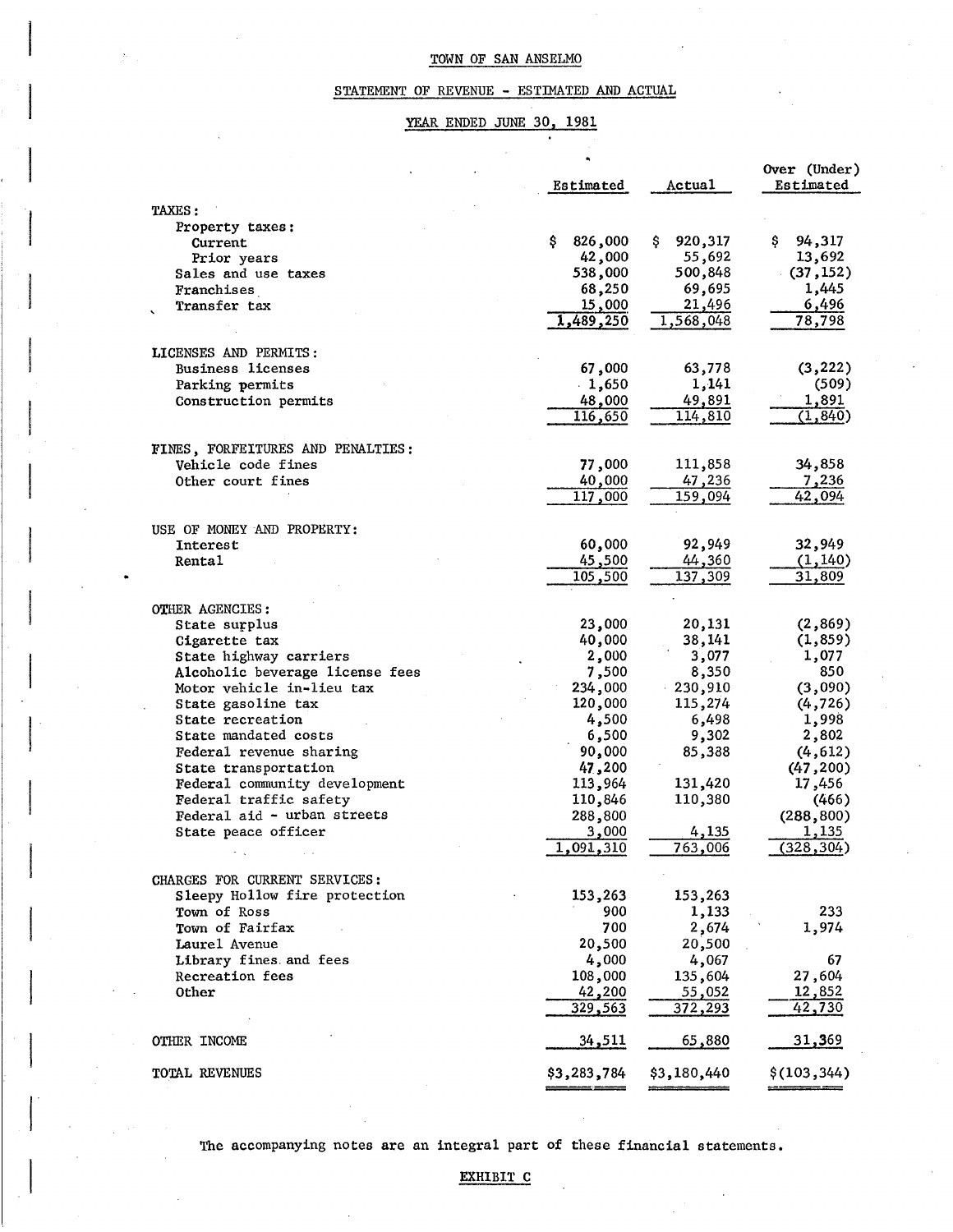# STATEMENT OF EXPENDITURES AND ENCUMBRANCES COMPARED WITH APPROPRIATIONS

# YEAR ENDED JUNE 30, 1981

|                            | Appropriations<br>(After Revisions) | Expenditures | Encumbrances | Under (Over)<br>Appropriations |
|----------------------------|-------------------------------------|--------------|--------------|--------------------------------|
| Town Council               | \$.<br>3,692                        | \$<br>3,571  |              | \$<br>121                      |
| Administration and finance | 133,881                             | 127,333      | \$<br>6,287  | 261                            |
| Town attorney              | 17,944                              | 17,896       | 75           | (27)                           |
| Planning                   | 31,080                              | 27,123       | 498          | 3,459                          |
| Non-departmental           | 53,884                              | 43,784       | 2,680        | .7,420                         |
| Police department          | 771,510                             | 716,572      | 2,555        | 52,383                         |
| Traffic enforcement        | 112,352                             | 95,211       | 5,380        | 11,761                         |
| Fire department            | 770,393                             | 760,656      | 2,973        | 6,764                          |
| Engineering and inspection | 144,825                             | 137,563      | 2,826        | 4,436                          |
| Street maintenance         | 282, 342                            | 265, 154     | 11,320       | 5,868                          |
| Library                    | 136,056                             | 138,297      | 351          | (2, 592)                       |
| Parks and recreation       | 305,824                             | 347,079      | 3,501        | (44, 756)                      |
| Capital improvements       | 528,044                             | 140,859      | 28,618       | 358,567                        |
| Community center           | 159,873                             | 150,591      | 15,565       | (6, 283)                       |
| <b>Other</b>               | 51,552                              | 2,276        | 69           | 49,207                         |
| Tota1                      | \$3,503,252                         | \$2,973,965  | \$<br>82,698 | 446,589<br>\$                  |

The accompanying notes are an integral part of these financial statements.

# EXHIBIT D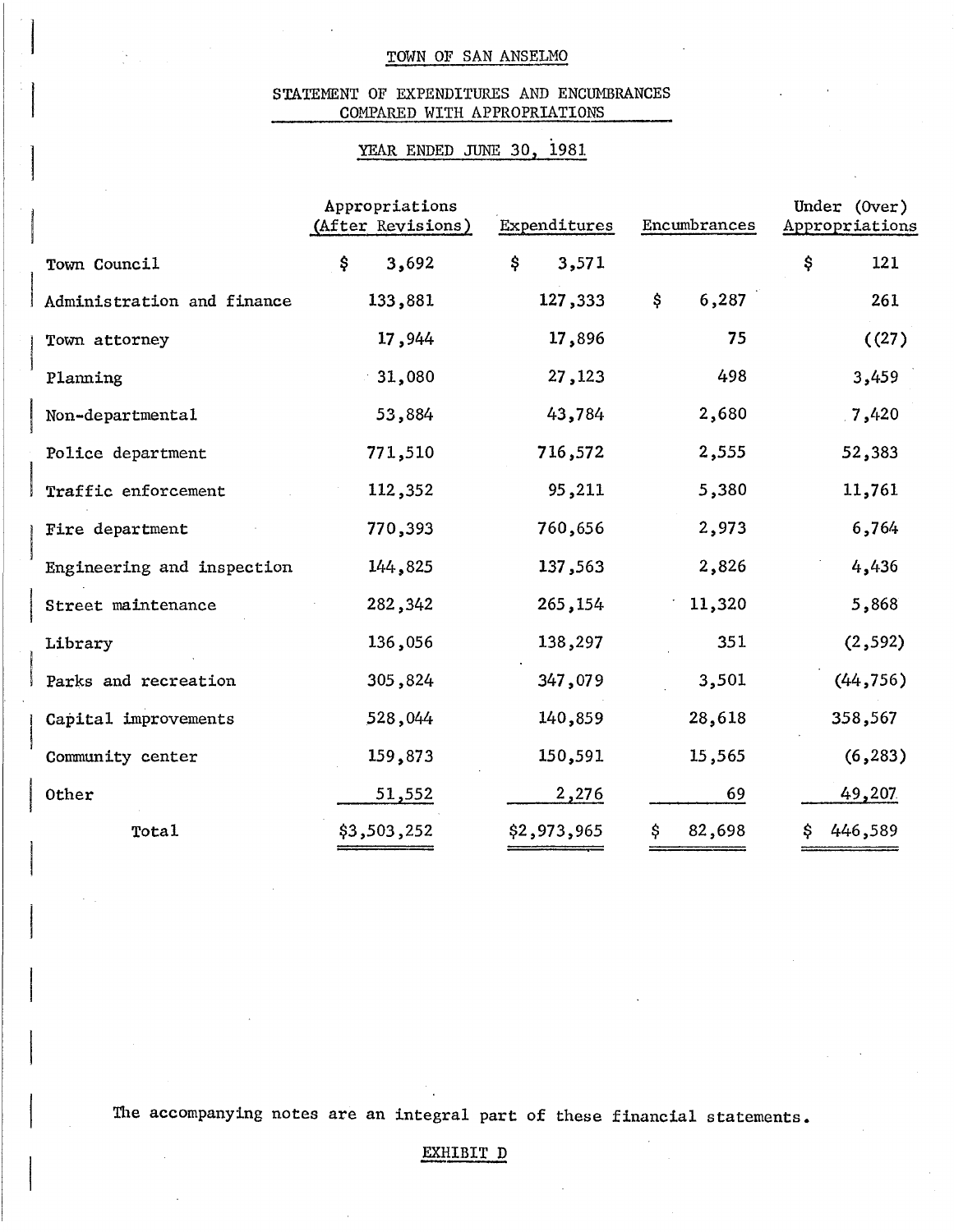#### NOTES TO FINANCIAL STATEMENTS

# JUNE 30, 1981

#### NOTE 1 - SIGNIFICANT ACCOUNTING POLICIES:

#### Modified Accrual Basis of Accounting:

The Town maintains its records on a modified accrual basis of accounting wherein liabilities are provided for in the period in which they are incurred and revenues are recognized only when received. However, revenues such as interest earned on deposits, federal revenue sharing entitlements for June 30, 1981, and amounts collected and held by other governmental agencies are accrued as revenue.

### General Fixed Assets:

The Town inventoried its general fixed assets during the 1961-1962 fiscal year at values based principally on appraisals. Additions since that time are valued at cost or at appraised values where properties are acquired by gift.

The Town's policy is to record as a fixed asset all land and any equipment of significant value having a utility which extends three years or longer.

## Retirement Plan:

Substantially all City employees are members of the Public Employee's Retirement System, administered by the State of California, to which contributions are made by both the City and employees. The total pension expense recognized by the City for the fiscal year ended June 30, 1980 was approximately \$282,100. At June 30, 1981 the amount of unfunded liability, if any, was not available from the. plan administrator.

#### Recreation Program:

Effective July 1, 1981, the Town discontinued the management of recreation programs and contracted with the private sector to provide recreation programs management. The fees for recreation programs were \$135,604 and \$106,039 for the years ended June 30, 1981 and 1980 respectively. The direct expenses (not including wages for positions transferred to the private sector) for the recreation programs totaled \$108,104 and \$86,244 for the years ended June 30, 1981 and 1980 respectively. Under the terms of the contract, the Town is required to make an initial annual payment of \$30,000, provide all needed indoor or outdoor space at present standards, rent-free and insured, and establish a scholarship fund with an initial deposit of \$3,000.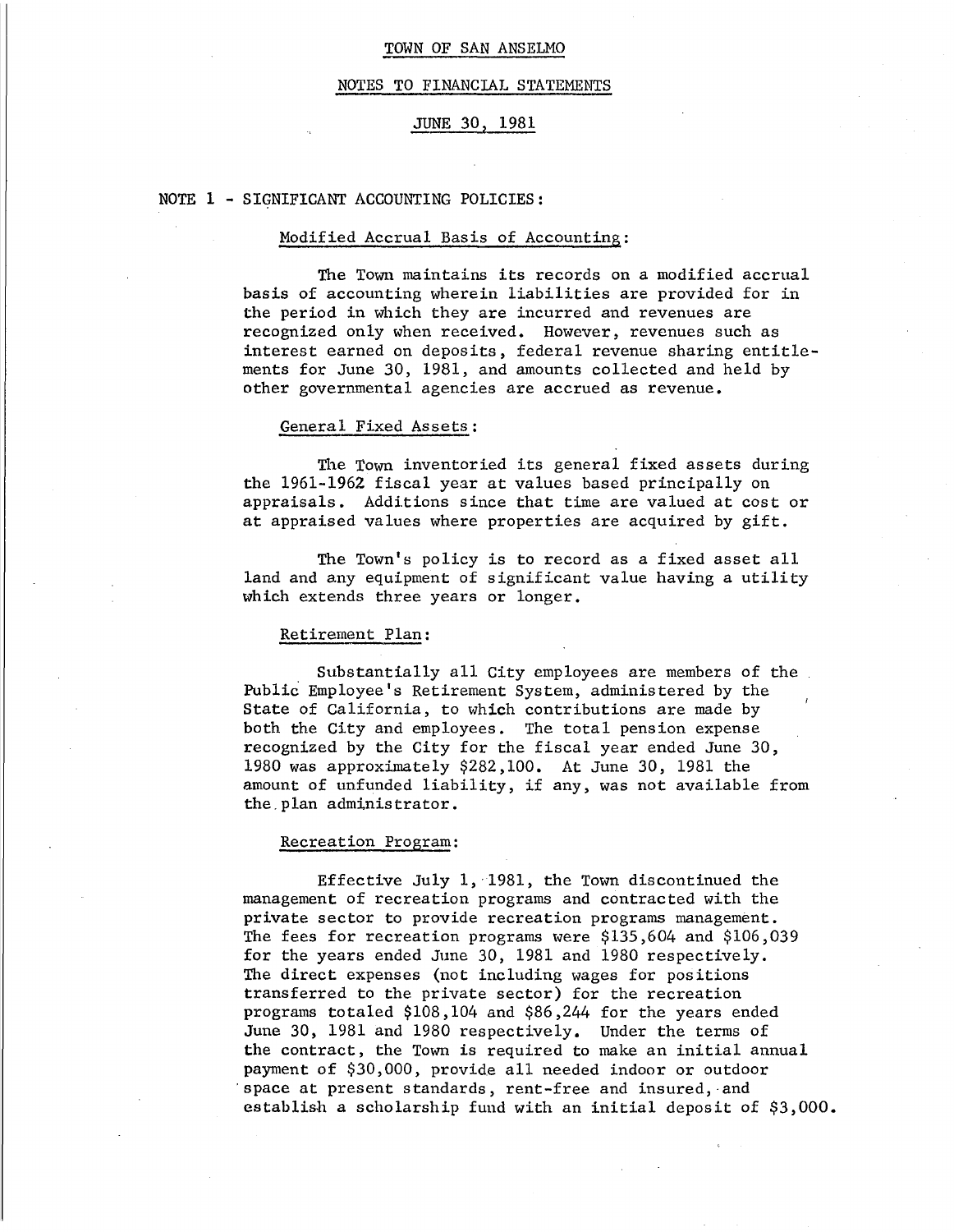### NOTES TO FINANCIAL STATEMENTS

# JUNE 30, 1981

NOTE 2 - LEASE COMMITMENTS:

At June 30, 1981, the Town was obligated to make annual payments under-lease purchase agreements of \$31,492. Annual payments are due as follows:

| 1981–82 | \$12,228 |
|---------|----------|
| 1982–83 | 12,228   |
| 1983-84 | 4,691    |
| 1984–85 | 2,345    |
|         | \$31,492 |
|         |          |

### NOTE 3 - AGREEMENT WITH SLEEPY HOLLOW FIRE PROTECTION DISTRICT:

Effective July 1, 1980 the Town entered into an agreement with the Sleepy Hollow Fire Protection District under which the services of the TOwn's Fire Department are furnished the District. The agreement expires in twentyfive years and requires the District to pay 23% of the Town Fire Department's budgeted labor cost, including benefits and excluding CETA or like funding.